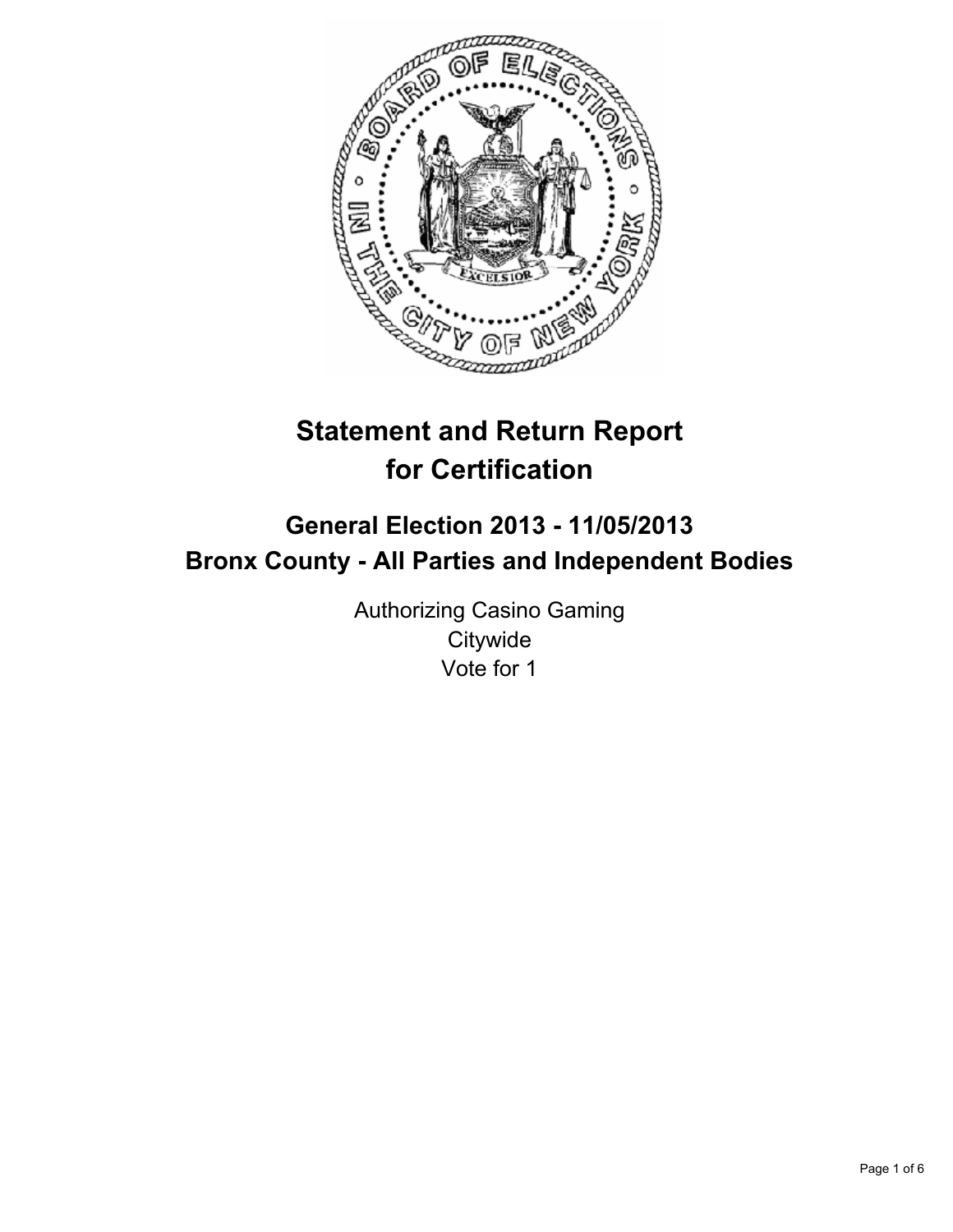

| <b>PUBLIC COUNTER</b>                                    | 10,140 |
|----------------------------------------------------------|--------|
| <b>EMERGENCY</b>                                         | 132    |
| ABSENTEE/MILITARY                                        | 220    |
| <b>FEDERAL</b>                                           | 0      |
| SPECIAL PRESIDENTIAL                                     | 0      |
| <b>AFFIDAVIT</b>                                         | 181    |
| <b>Total Ballots</b>                                     | 10,673 |
| Less - Inapplicable Federal/Special Presidential Ballots | 0      |
| <b>Total Applicable Ballots</b>                          | 10,673 |
| <b>YES</b>                                               | 4,643  |
| <b>NO</b>                                                | 1,330  |
| <b>Total Votes</b>                                       | 5,973  |
| Unrecorded                                               | 4.700  |

# **Assembly District 78**

| <b>PUBLIC COUNTER</b>                                    | 8,184 |
|----------------------------------------------------------|-------|
| <b>EMERGENCY</b>                                         | 0     |
| ABSENTEE/MILITARY                                        | 177   |
| <b>FEDERAL</b>                                           | 0     |
| SPECIAL PRESIDENTIAL                                     | 0     |
| AFFIDAVIT                                                | 186   |
| <b>Total Ballots</b>                                     | 8,547 |
| Less - Inapplicable Federal/Special Presidential Ballots | 0     |
| <b>Total Applicable Ballots</b>                          | 8,547 |
| <b>YES</b>                                               | 3,834 |
| NO.                                                      | 1,257 |
| <b>Total Votes</b>                                       | 5,091 |
| Unrecorded                                               | 3,456 |

| <b>PUBLIC COUNTER</b>                                    | 11,851 |
|----------------------------------------------------------|--------|
| <b>EMERGENCY</b>                                         | 0      |
| ABSENTEE/MILITARY                                        | 228    |
| <b>FEDERAL</b>                                           | 0      |
| SPECIAL PRESIDENTIAL                                     | 0      |
| <b>AFFIDAVIT</b>                                         | 193    |
| <b>Total Ballots</b>                                     | 12,272 |
| Less - Inapplicable Federal/Special Presidential Ballots | 0      |
| <b>Total Applicable Ballots</b>                          | 12,272 |
| <b>YES</b>                                               | 5,653  |
| <b>NO</b>                                                | 1,475  |
| <b>Total Votes</b>                                       | 7,128  |
| Unrecorded                                               | 5.144  |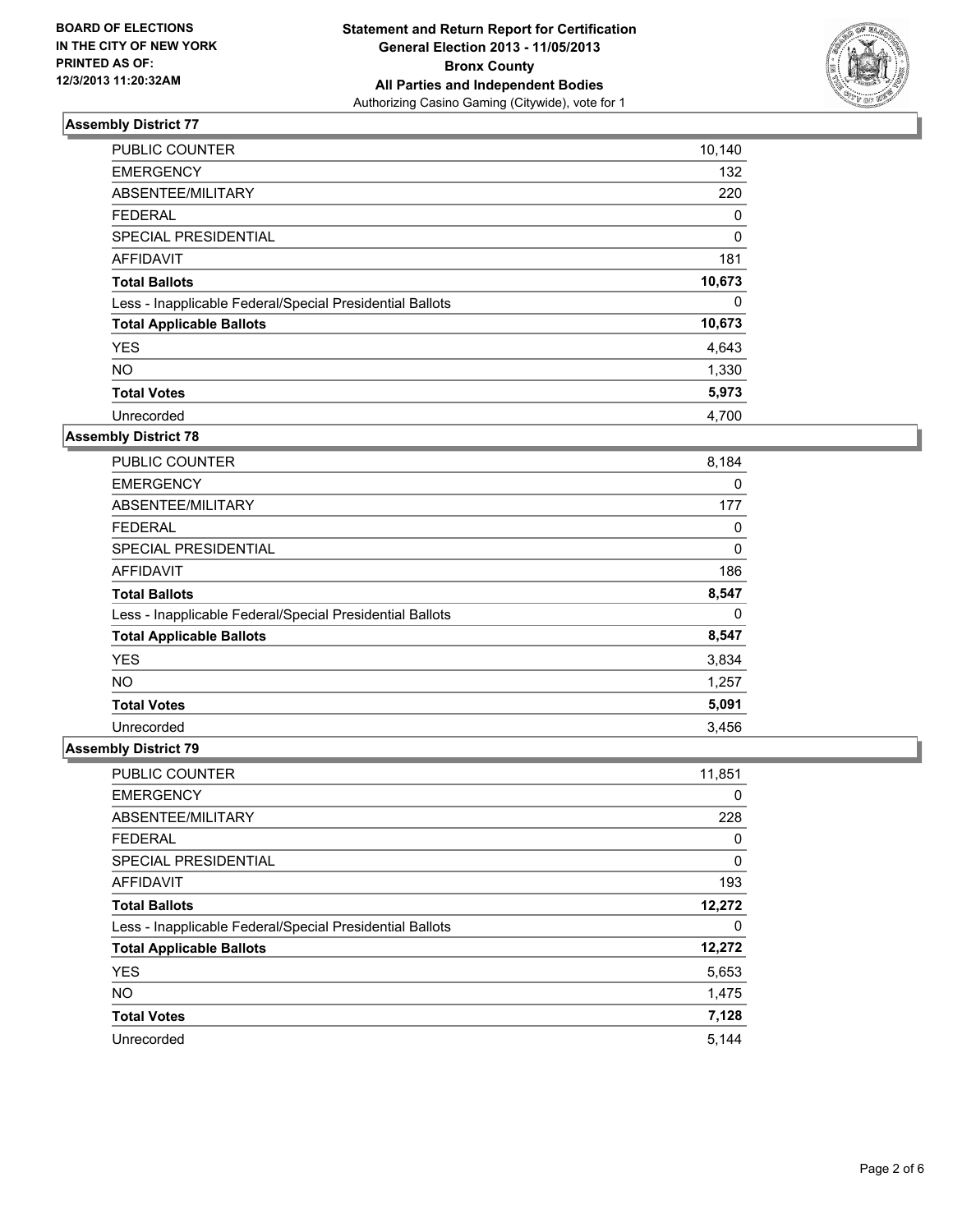

| PUBLIC COUNTER                                           | 11,935   |
|----------------------------------------------------------|----------|
| <b>EMERGENCY</b>                                         |          |
| ABSENTEE/MILITARY                                        | 506      |
| <b>FEDERAL</b>                                           | 0        |
| SPECIAL PRESIDENTIAL                                     | $\Omega$ |
| <b>AFFIDAVIT</b>                                         | 173      |
| <b>Total Ballots</b>                                     | 12,615   |
| Less - Inapplicable Federal/Special Presidential Ballots | 0        |
| <b>Total Applicable Ballots</b>                          | 12,615   |
| <b>YES</b>                                               | 5,973    |
| <b>NO</b>                                                | 2,486    |
| <b>Total Votes</b>                                       | 8,459    |
| Unrecorded                                               | 4.156    |

# **Assembly District 81**

| <b>PUBLIC COUNTER</b>                                    | 18,229 |
|----------------------------------------------------------|--------|
| <b>EMERGENCY</b>                                         | 33     |
| ABSENTEE/MILITARY                                        | 704    |
| <b>FEDERAL</b>                                           | 0      |
| <b>SPECIAL PRESIDENTIAL</b>                              | 0      |
| AFFIDAVIT                                                | 206    |
| <b>Total Ballots</b>                                     | 19,172 |
| Less - Inapplicable Federal/Special Presidential Ballots | 0      |
| <b>Total Applicable Ballots</b>                          | 19,172 |
| <b>YES</b>                                               | 8,430  |
| <b>NO</b>                                                | 6,022  |
| <b>Total Votes</b>                                       | 14,452 |
| Unrecorded                                               | 4,720  |

| <b>PUBLIC COUNTER</b>                                    | 19,482 |
|----------------------------------------------------------|--------|
| <b>EMERGENCY</b>                                         | 78     |
| ABSENTEE/MILITARY                                        | 463    |
| <b>FEDERAL</b>                                           | 0      |
| SPECIAL PRESIDENTIAL                                     | 0      |
| <b>AFFIDAVIT</b>                                         | 172    |
| <b>Total Ballots</b>                                     | 20,195 |
| Less - Inapplicable Federal/Special Presidential Ballots | 0      |
| <b>Total Applicable Ballots</b>                          | 20,195 |
| <b>YES</b>                                               | 10,812 |
| <b>NO</b>                                                | 4,434  |
| <b>Total Votes</b>                                       | 15,246 |
| Unrecorded                                               | 4.949  |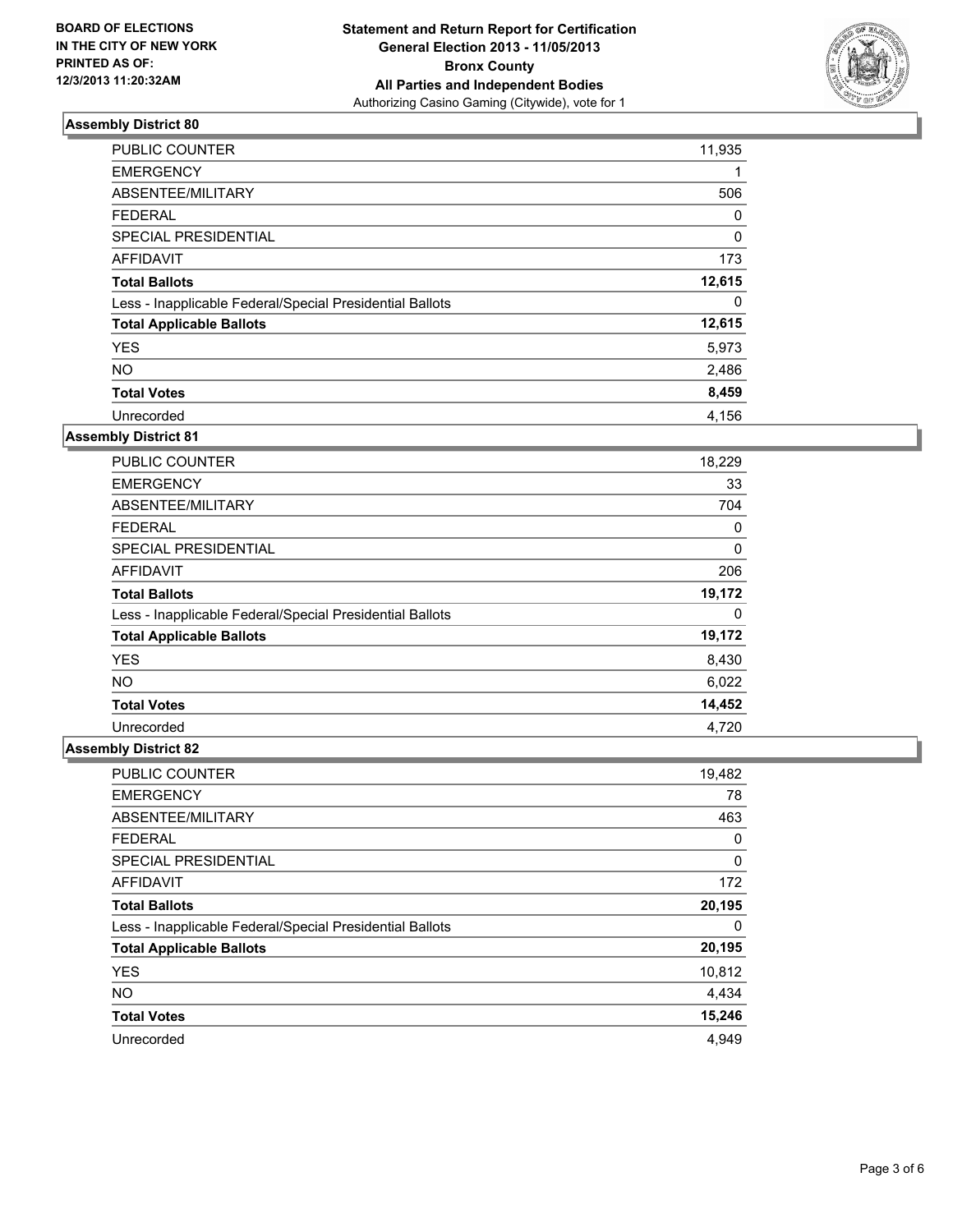

| <b>PUBLIC COUNTER</b>                                    | 15,017 |
|----------------------------------------------------------|--------|
| <b>EMERGENCY</b>                                         | 97     |
| ABSENTEE/MILITARY                                        | 346    |
| <b>FEDERAL</b>                                           | 0      |
| SPECIAL PRESIDENTIAL                                     | 0      |
| <b>AFFIDAVIT</b>                                         | 175    |
| <b>Total Ballots</b>                                     | 15,635 |
| Less - Inapplicable Federal/Special Presidential Ballots | 0      |
| <b>Total Applicable Ballots</b>                          | 15,635 |
| <b>YES</b>                                               | 7,998  |
| <b>NO</b>                                                | 2,383  |
| <b>Total Votes</b>                                       | 10,381 |
| Unrecorded                                               | 5,254  |

# **Assembly District 84**

| <b>PUBLIC COUNTER</b>                                    | 10,266 |
|----------------------------------------------------------|--------|
| <b>EMERGENCY</b>                                         | 37     |
| ABSENTEE/MILITARY                                        | 131    |
| <b>FEDERAL</b>                                           | 0      |
| <b>SPECIAL PRESIDENTIAL</b>                              | 0      |
| AFFIDAVIT                                                | 194    |
| <b>Total Ballots</b>                                     | 10,628 |
| Less - Inapplicable Federal/Special Presidential Ballots | 0      |
| <b>Total Applicable Ballots</b>                          | 10,628 |
| <b>YES</b>                                               | 4,220  |
| <b>NO</b>                                                | 1,094  |
| <b>Total Votes</b>                                       | 5,314  |
| Unrecorded                                               | 5.314  |

| <b>PUBLIC COUNTER</b>                                    | 10,671 |
|----------------------------------------------------------|--------|
| <b>EMERGENCY</b>                                         | 67     |
| ABSENTEE/MILITARY                                        | 186    |
| <b>FEDERAL</b>                                           | 0      |
| SPECIAL PRESIDENTIAL                                     | 0      |
| <b>AFFIDAVIT</b>                                         | 178    |
| <b>Total Ballots</b>                                     | 11,102 |
| Less - Inapplicable Federal/Special Presidential Ballots | 0      |
| <b>Total Applicable Ballots</b>                          | 11,102 |
| <b>YES</b>                                               | 5,371  |
| <b>NO</b>                                                | 1,332  |
| <b>Total Votes</b>                                       | 6,703  |
| Unrecorded                                               | 4.399  |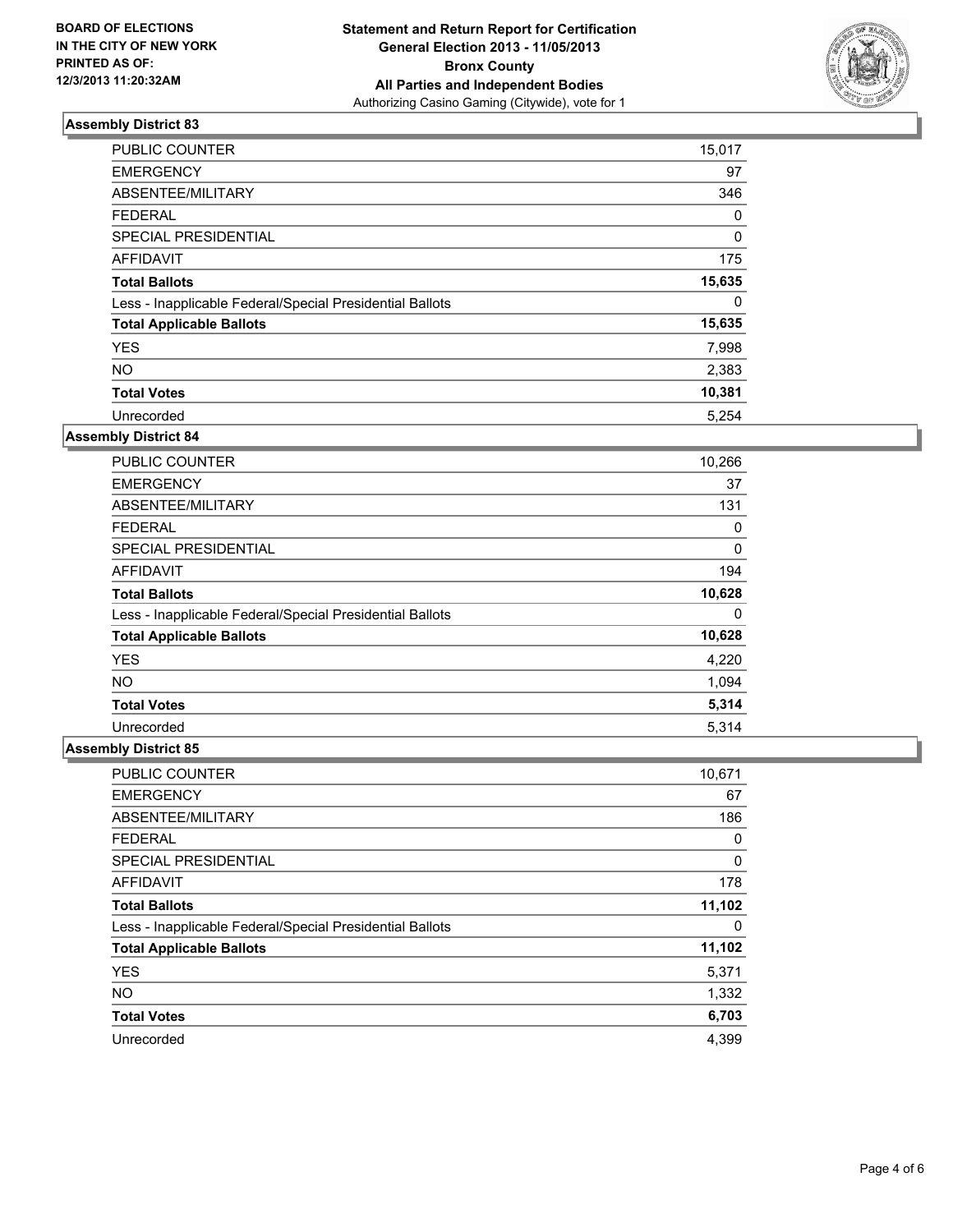

| <b>PUBLIC COUNTER</b>                                    | 8,561 |
|----------------------------------------------------------|-------|
| <b>EMERGENCY</b>                                         | 0     |
| ABSENTEE/MILITARY                                        | 156   |
| <b>FEDERAL</b>                                           | 0     |
| SPECIAL PRESIDENTIAL                                     | 0     |
| <b>AFFIDAVIT</b>                                         | 196   |
| <b>Total Ballots</b>                                     | 8,913 |
| Less - Inapplicable Federal/Special Presidential Ballots | 0     |
| <b>Total Applicable Ballots</b>                          | 8,913 |
| <b>YES</b>                                               | 3,940 |
| <b>NO</b>                                                | 984   |
| <b>Total Votes</b>                                       | 4,924 |
| Unrecorded                                               | 3,989 |

| <b>PUBLIC COUNTER</b>                                    | 13,072 |
|----------------------------------------------------------|--------|
| <b>EMERGENCY</b>                                         | 5      |
| ABSENTEE/MILITARY                                        | 202    |
| <b>FEDERAL</b>                                           | 0      |
| SPECIAL PRESIDENTIAL                                     | 0      |
| <b>AFFIDAVIT</b>                                         | 194    |
| <b>Total Ballots</b>                                     | 13,473 |
| Less - Inapplicable Federal/Special Presidential Ballots | 0      |
| <b>Total Applicable Ballots</b>                          | 13,473 |
| <b>YES</b>                                               | 6,634  |
| <b>NO</b>                                                | 2,073  |
| <b>Total Votes</b>                                       | 8,707  |
| Unrecorded                                               | 4,766  |